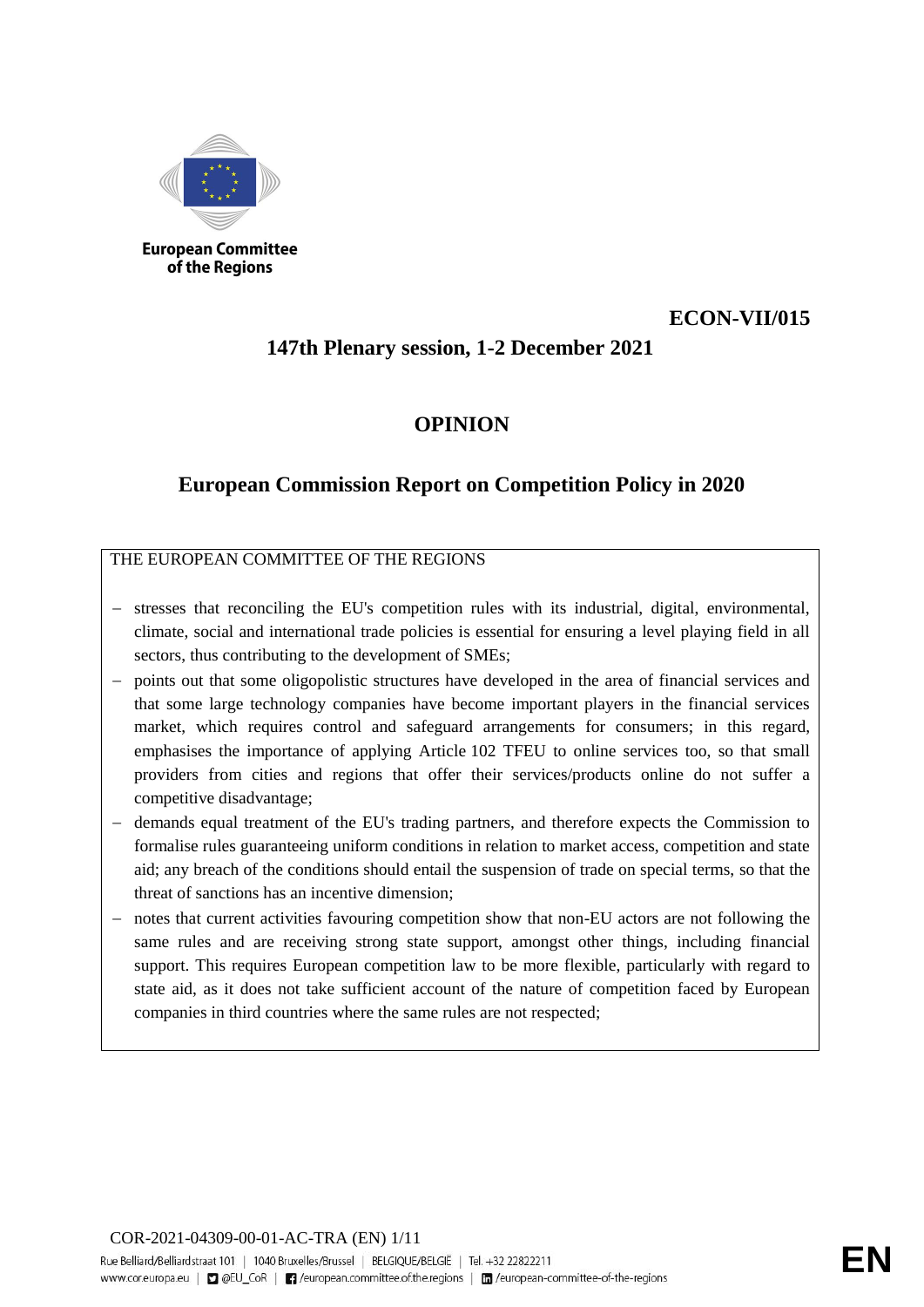**Rapporteur** 

Tadeusz Truskolaski (PL/EA), Mayor of Białystok

Reference document

COM(2021) 373 final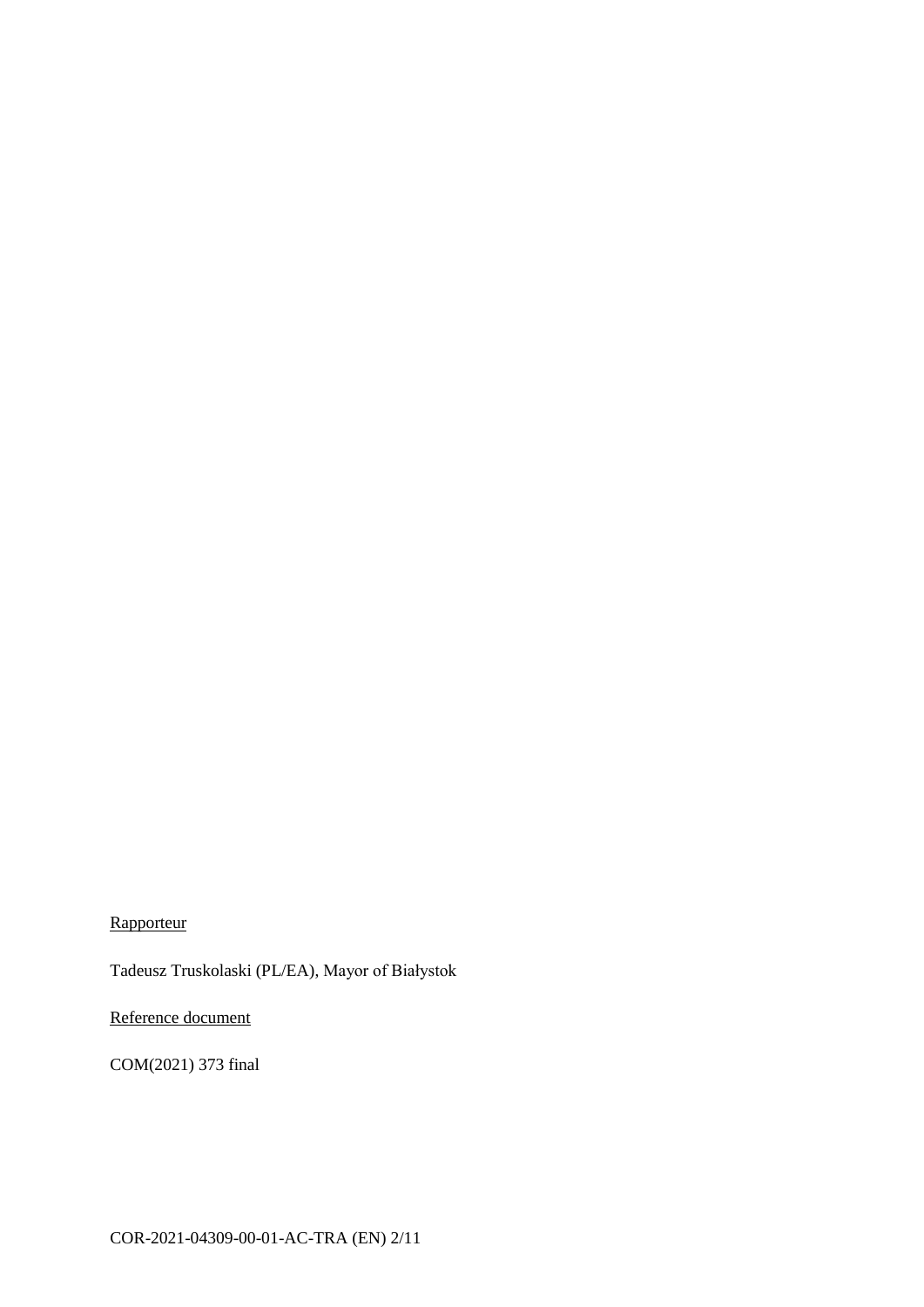## **Opinion of the European Committee of the Regions – European Commission Report on Competition Policy in 2020**

### **I. POLICY RECOMMENDATIONS**

#### THE EUROPEAN COMMITTEE OF THE REGIONS

#### *Introduction*

- 1. considers that the European Single Market (ESM) is one of the greatest achievements of the European Union (EU), and that EU competition policy aims to maintain an open market economy with free, fair and effective competition, conducive to an efficient allocation of resources and promoting innovation;
- 2. appreciates the efforts made so far by the European Commission (EC) and the European Parliament (EP) to establish a clear, transparent and effective EU competition policy;
- 3. stresses that reconciling the EU's competition rules with its industrial, digital, environmental, climate, social and international trade policies is essential for ensuring a level playing field in all sectors and in this way ensuring global competitiveness, thus contributing to the development of SMEs;
- 4. welcomes Regulation (EU) 2019/452 establishing a framework for the screening of foreign direct investments into the Union, and also the Commission's White Paper on levelling the playing field as regards foreign subsidies;
- 5. agrees with the statements highlighting the limited access of consumers to full online information on products and services due to the limited number of available digital ecosystems and platforms, with low availability of translations into national languages;
- 6. welcomes the Commission's attention to the "Important Projects of Common European Interest" (IPCEI) initiative;
- 7. points out that the objectives of EU competition policy should take particular account of the needs of SMEs, including the ones from rural and less developed areas, and create a fair and level playing field for the benefit of all EU citizens;
- 8. stresses that it is particularly important for local and regional authorities to ensure that EU competition policy is improved, as equal treatment of companies is key, in addition to being one of the priorities of the functioning of the internal market;

### *EU competitiveness and pandemic support for businesses*

9. considers that any COVID-19-related aid must be granted only to businesses that are experiencing the immediate financial impact of the pandemic, and where this is making them unprofitable;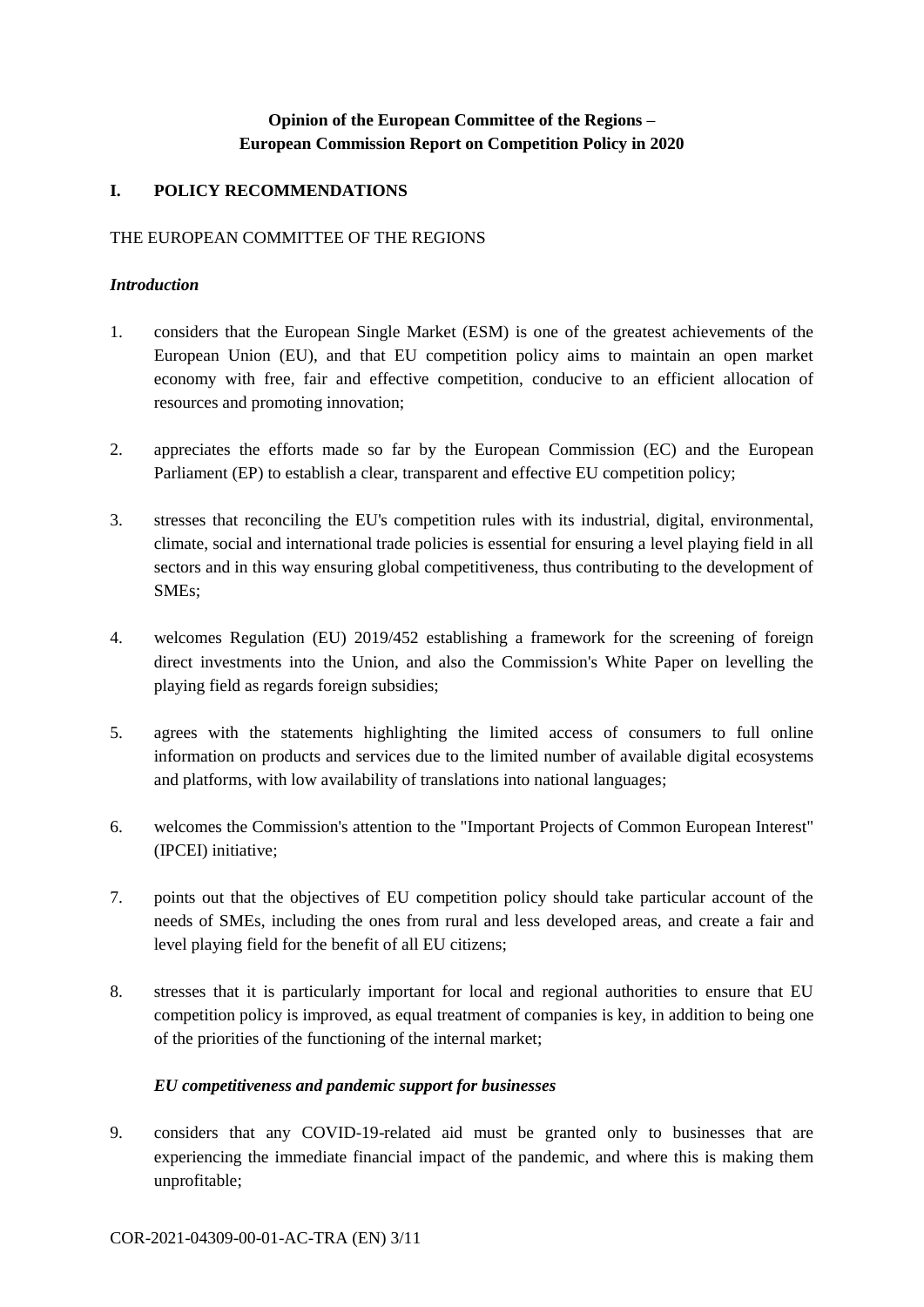- 10. points out that temporary financial measures to respond to the pandemic should not be used by unprofitable companies that are not committed to the EU's climate goals or are in the process of bankruptcy or major restructuring, or require restructuring, so long as these processes had already begun before the pandemic;
- 11. draws attention to the broad lines of a global corporate tax reform agreed by the OECD/G20 Inclusive Framework in October 2021; calls on the European Commission to propose concrete measures to implement the new rules in the EU as soon as the negotiations are concluded, urgently calls for efforts to further develop global tax law, taking into account businesses of all sizes;
- 12. recognises that public aid should be designed and granted in a manner that is both transparent and socially, economically and environmentally responsible;
- 13. welcomes the restrictions already put in place by the Commission concerning, inter alia, the payment of dividends and bonuses, or the redemption of shares of businesses in receipt of aid;
- 14. encourages the creation of mechanisms to facilitate functioning in times of economic downturn as a result of economic and non-economic crises (as in the case of the COVID-19 pandemic), but reducing the share of direct funding that artificially disrupts market relations;
- 15. points out that the disruption of the operating environment caused, inter alia, by various types of crisis encourages businesses to reorganise the market contrary to EU competition policy, leading, for example, to the conclusion of production volume agreements and/or to increased profitability; however, this is prohibited by EU competition rules and ultimately leads to the costs of the crisis being passed on to consumers;
- 16. stresses that the primary objective, even in crisis conditions, remains to ensure that consumers benefit from competitive markets only if these offer fair prices and a wide choice of highquality products;
- 17. believes that ensuring a level playing field for businesses in the Single Market is crucial especially for SMEs, including for the creation of innovation, the development of new green technologies and the creation of sustainable jobs in the EU;
- 18. calls on the EC to monitor the use and distribution of various EU funds in response to the COVID-19 crisis, including through Member States' national recovery and resilience plans, which must comply with EU competition and state aid rules;
- 19. expects *ex ante* action on crisis strategies; competition policy planning must be coherent and consistent within a long-term decision-making horizon.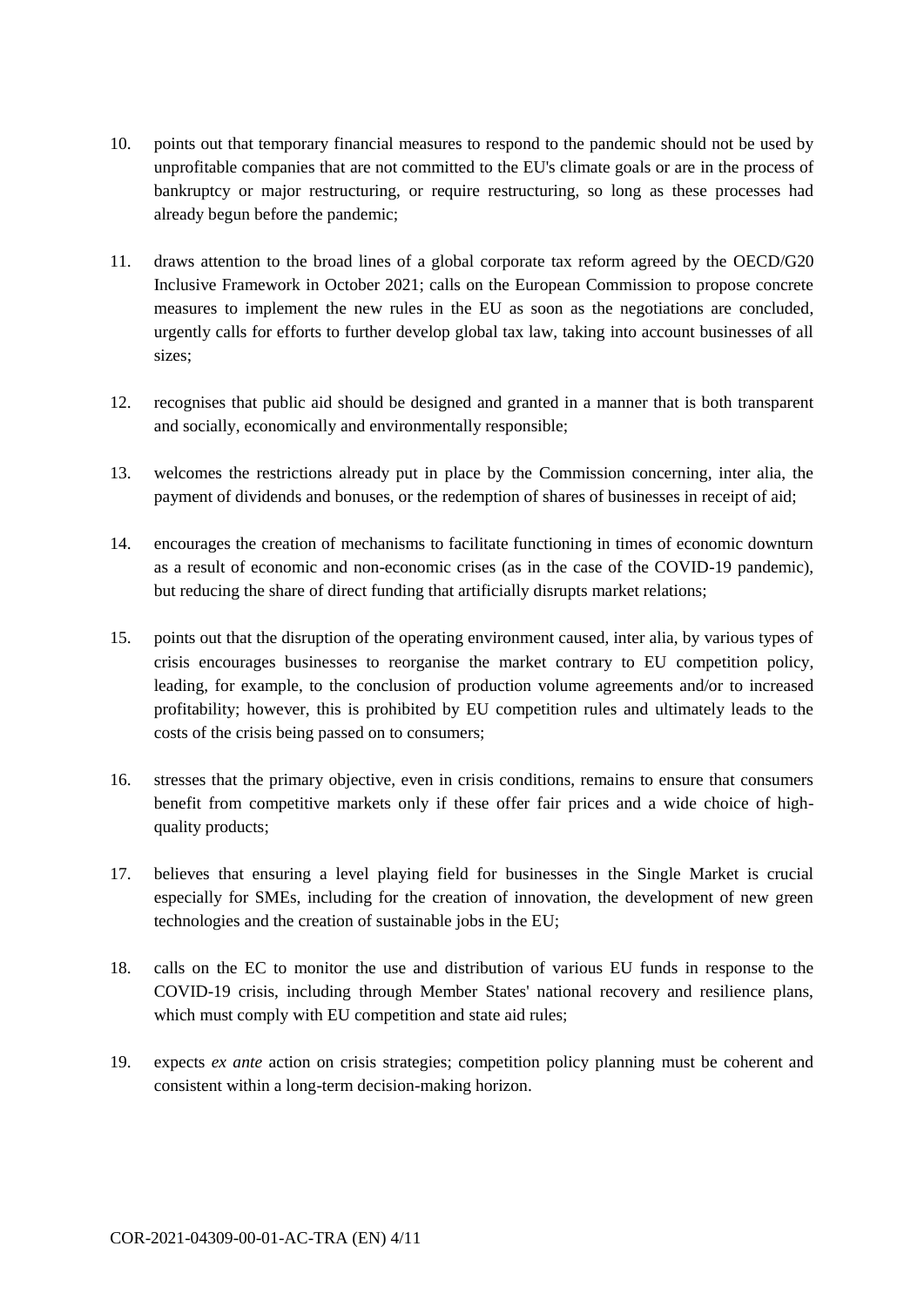#### *New areas of the European market*

- 20. welcomes the EC proposal for a Digital Markets Act and stresses the urgency of creating a fair business environment for business users dependent on gatekeepers in order to ensure free competition online too;
- 21. calls on the EC, the Member States and regions to step up their efforts to promote technology transfer, in order to support the building of EU value-creation chains and to maximise the use of available capital; less developed, peripheral, outermost and island regions should be given particular support;
- 22. stresses that digitalisation is particularly important for SMEs, as it provides access to wider markets and eliminates spatial problems resulting from geographical disadvantages; EU funds should be granted for SMEs, especially to the ones from rural and less developed areas to digitalise their activities. As well as, information on EU level opportunities in regard to digitalisation should be provided to SMEs. LRAs could play a key role in dissemination;
- 23. considers that the development of the EU leading to the digital transformation requires action to be taken against monopolistic structures;
- 24. draws attention to the particular importance of the prohibition of abuse of a dominant position (Article 102 TFEU) relating to the activities of both external and intra-EU entities; this is especially important in poorly formalised or monitored emerging areas of the market with dynamic growth;
- 25. points out that financial penalties imposed for breaches of competitive conditions are only part of the solution and, in particular, the new Digital Markets Act must stop gatekeepers from engaging in illegal practices to gain a competitive advantage; criticises the fact that the costs incurred from competition penalties are passed on to consumers, ultimately creating a situation where EU citizens are the only victims;
- 26. stresses that the European Commission's Directorate-General for Competition has its own department for digital affairs, which has carried out a number of sector inquiries in recent years (e.g. the E-commerce Sector Inquiry and the Sector Inquiry into the Consumer Internet of Things), which also led to the proposal for a Digital Markets Act; expects the Directorate-General for Competition to incorporate the results of antitrust investigations into the implementation of the Digital Markets Act;
- 27. agrees with the EP that the current resources of the EC's Directorate-General for Competition (DG COMP) are insufficient in relation to its workload and challenges;
- 28. recognises the challenges posed by the creation and implementation of competition policy, especially in the area of the digital market, where concentration, aggregation and use of data in zero-price markets takes place, and unfair pricing algorithms are used, especially by large platforms; in this regard, welcomes the fact that the Digital Markets Act among other things aims to ensure that services and products offered by a gatekeeper platform itself are treated the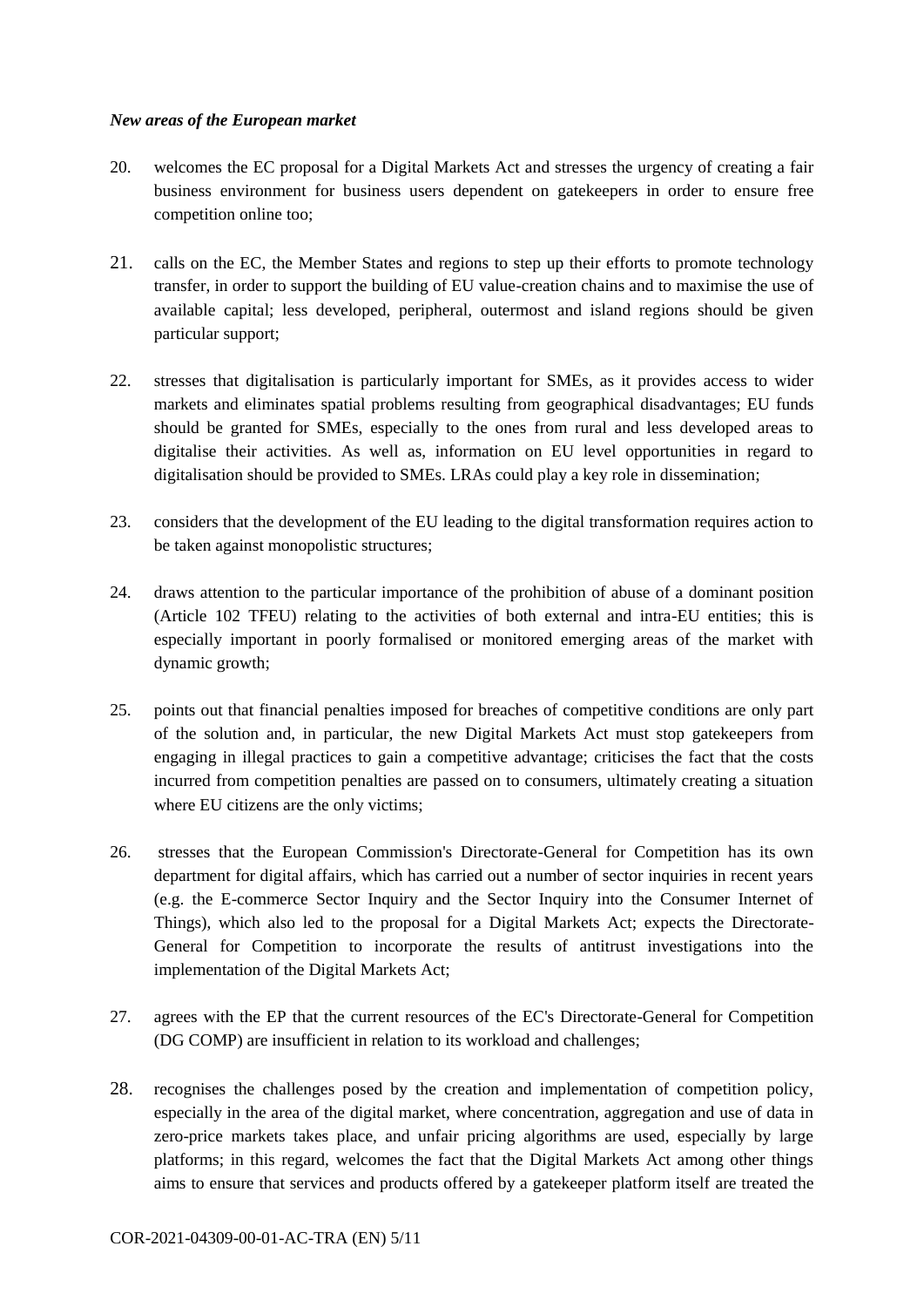same as similar services and products offered by third parties on the gatekeeper's platform, thereby guaranteeing free competition;

- 29. expects the EC to work towards adapting the register on organisations lobbying for specific digital solutions on behalf of non-EU actors and on the transparency of their funding sources;
- 30. welcomes the EC's assessment of the need for new tools to ensure the effectiveness of EU competition policy, which are particularly necessary in new market areas that are still emerging and not well described;
- 31. agrees that consumers have too little control over their own data and digital identity, especially as most digital service providers require consent without leaving consumers a choice if they do not want to lose access to certain services;
- 32. encourages the EC to create legislation obliging data holders to delete data where consumers have not used their services for a certain period of time (e.g. one year);
- 33. expresses its support for actions in favour of services of general economic interest (SGEI), which remain essential for the survival of a number of communities across Europe, especially in isolated, remote or peripheral regions of the Union;
- 34. points out that some oligopolistic structures have developed in the area of financial services and that some large technology companies have become important players in the financial services market, which requires control and safeguard arrangements for consumers; in this regard, emphasises the importance of applying Article 102 TFEU to online services too, so that small providers from cities and regions that offer their services/products online do not suffer a competitive disadvantage;
- 35. calls on the EC to review the Consumer Credit Directive, as existing consumer protection is insufficient and access to information for raising awareness of the impact of various factors on product variability is too low;
- 36. calls on the Commission to investigate unfair clauses and practices, particularly in banking sector consumer contracts, as the banking sector, despite its considerable importance, must be treated the same as other areas of the market;
- 37. stresses the need to protect taxpayers and bank customers from the burden of bailing out the financial system.

### *EU competition policy vis-à-vis third countries*

- 38. joins the EP's call to strengthen trade defence instruments to combat unfair trading practices and safeguard the competitiveness of European industry;
- 39. expects work to be undertaken on the bi-directionality of EU competitiveness policy so that within the framework of the Single Market there are guarantees of freedom and mechanisms to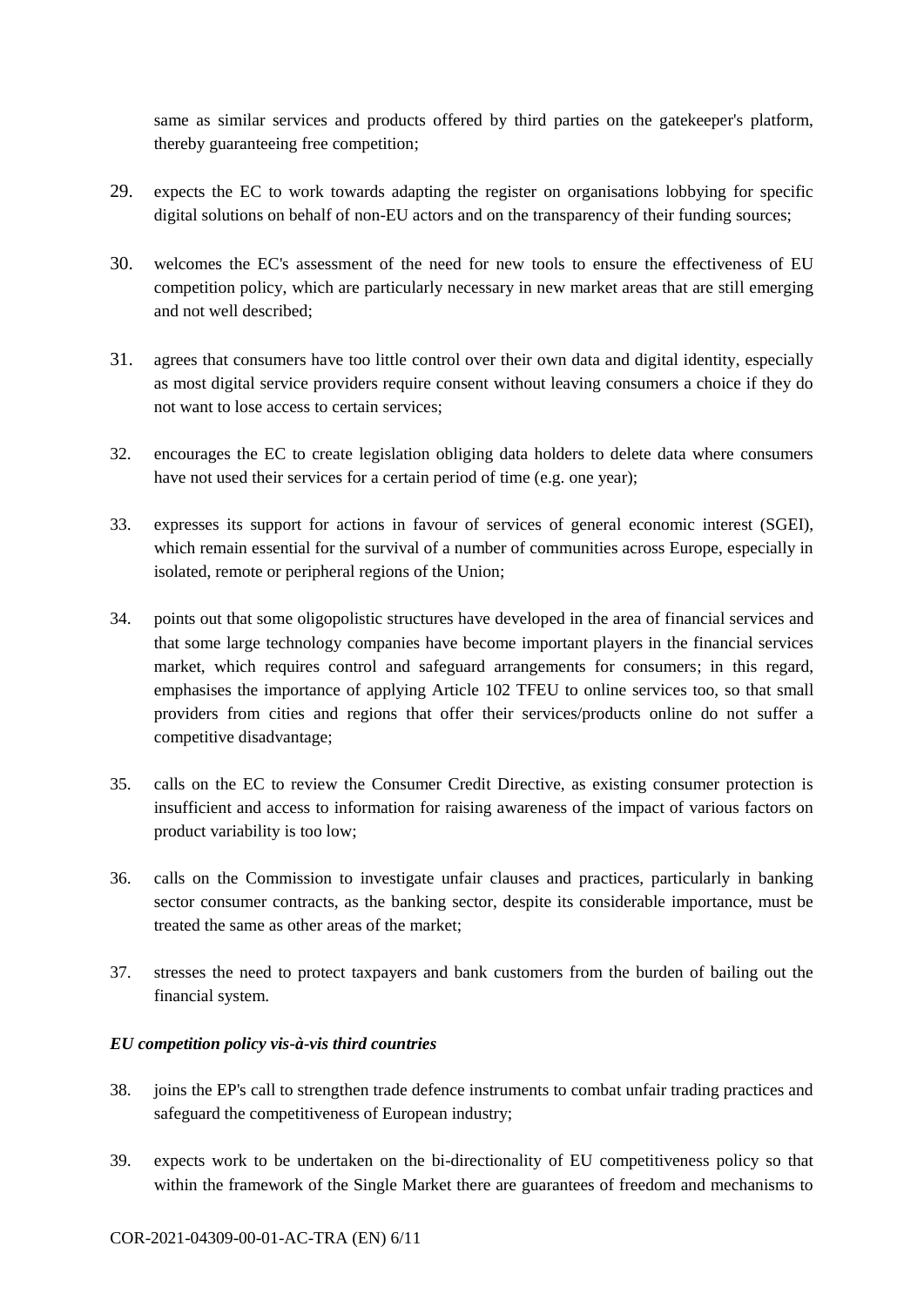prevent concentration, including the creation of monopolies, and that a balance is built between the market power of buyers and sellers, along with, in relation to third countries (e.g. China, United States), mechanisms equivalent to export promotion models;

- 40. points out that in the fight against monopolisation of the European market the same effort must be made in relation to both EU and non-EU operators; today, especially in the area of ecommerce, there are numerous dysfunctions resulting from the monopolisation of advanced digital technologies by US and Chinese corporations;
- 41. expects industrial policy to be developed in such a way that it works as a tool for the convergence of regions and supports an efficient spatial reallocation of resources without distorting competition;
- 42. calls on the Commission to draw attention to the role of foreign state-owned enterprises, which are supported and subsidised by their governments in a way that EU Single Market rules prohibit for EU operators;
- 43. demands equal treatment of the EU's trading partners, and therefore expects the Commission to formalise rules guaranteeing uniform conditions in relation to market access, competition and state aid; any breach of the conditions should entail the suspension of trade on special terms, so that the threat of sanctions has an incentive dimension;
- 44. notes that current activities favouring competition show that non-EU actors are not following the same rules and are receiving strong state support, amongst other things, including financial support. This requires European competition law to be more flexible, particularly with regard to state aid, as it does not take sufficient account of the nature of competition faced by European companies in third countries where the same rules are not respected;
- 45. calls for work on EU trade policy to be strengthened rather than following other markets such as the United States, as the formula used so far is consistent with the convictions of EU citizens and traditions of entrepreneurship; the EU needs to strengthen its trade policy in order to be more assertive in terms of reciprocity in market access and control of industrial subsidies;
- 46. encourages the extension of the control model for capital concentration; attention should be paid to its increasing expansion, which leads not only to the creation of market monopolies, but also increases the vertical and horizontal occupation of the market, which has a negative impact on the deconcentration of value chains;
- 47. achieving the objectives of tackling social inequalities and the climate crisis, raising environmental standards, improving implementation of the UN Sustainable Development Goals, implementing climate and consumer protection policies, all requires actions strictly treating any breach of applicable conditions on production, employment, the environment, etc. by suppliers outside the EU.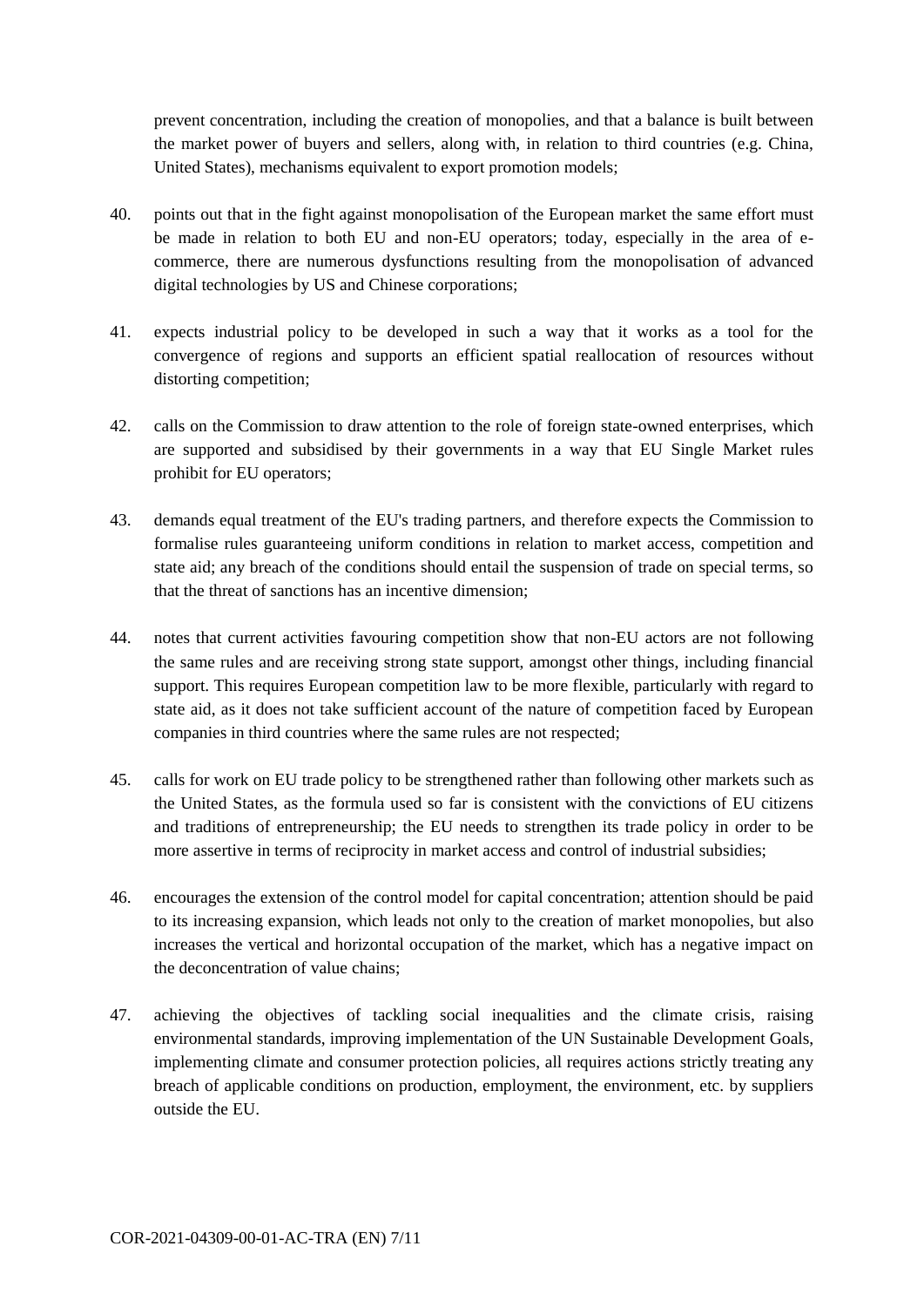### *The future of EU competition policy*

- 48. points out that the provisions of the EU-UK Trade and Cooperation Agreement governing oversight of state aid/subsidies impose significant restrictions on both parties with regard to public subsidies; while the provisions ensure that EU competition law continues to set standards for a level playing field, Articles 3.4.2 and 3.5 of the agreement stipulate that certain types of subsidies must not be granted by the parties if they have or could have a "material" effect on trade or investment between the parties; therefore calls on the Commission to closely monitor the UK's compliance with these provisions to avoid any subsidy dumping by the UK;
- 49. encourages more radical action against the boycotting, falsification and imitation for fraudulent marketing of Member States' products and services on the global market; SMEs must have clear support from the European institutions in foreign markets;
- 50. draws attention to the need for a clear demarcation between the objectives of competition policy, which should be applied first and foremost in the European Single Market, and an industrial policy aimed at supporting entities undertaking competition in the global market;
- 51. considers that long-term action under EU competition policy should strengthen the resilience of value-added chains in order to reduce dependence on third-country operators and, where this is not possible, to guarantee a high degree of diversification of suppliers;
- 52. stresses that EU competition and state aid rules must be consistent with the European Green Deal, the EU Digital Strategy, the European Pillar of Social Rights and the UN Sustainable Development Goals; emphasises that the Member States are responsible for determining the energy mix, but finds it regrettable that a number of Member States do not make state aid conditional on such goals;
- 53. welcomes the fact that the recent study prepared for the Commission on market trends in healthcare and social housing and EU state aid implications, carried out as part of an ongoing evaluation of the implications of the 2012 Services of General Economic Interest (SGEI) package for health care and social housing<sup>1</sup>, largely supports the calls made by the CoR in its October 2016 opinion on state aid and services of general economic interest<sup>2</sup>, and in particular the following two points: 1) the de minimis threshold of EUR 500 000 is easily reached and, given the overall increase in state aid support for these sectors, consideration should be given to increasing the threshold, in order to ensure proportionality; 2) we consider the definition of social housing to be unclear, as there is no single definition of social housing in the EU Member States. Furthermore, the current definition would appear to be outdated, as the population's needs for affordable housing are increasing. The CoR therefore reiterates its call for the overly restrictive reference to "disadvantaged citizens or socially less advantaged groups" to be removed from the definition;

1

<sup>1</sup> https://ec.europa.eu/competition-policy/system/files/2021-09/kd0621047enn\_SGEI\_evaluation.pdf.

<sup>2</sup> https://api2016.eesc.europa.eu/v1/documents/cor-2016-01460-00-00-ac-tra-en.docx/content.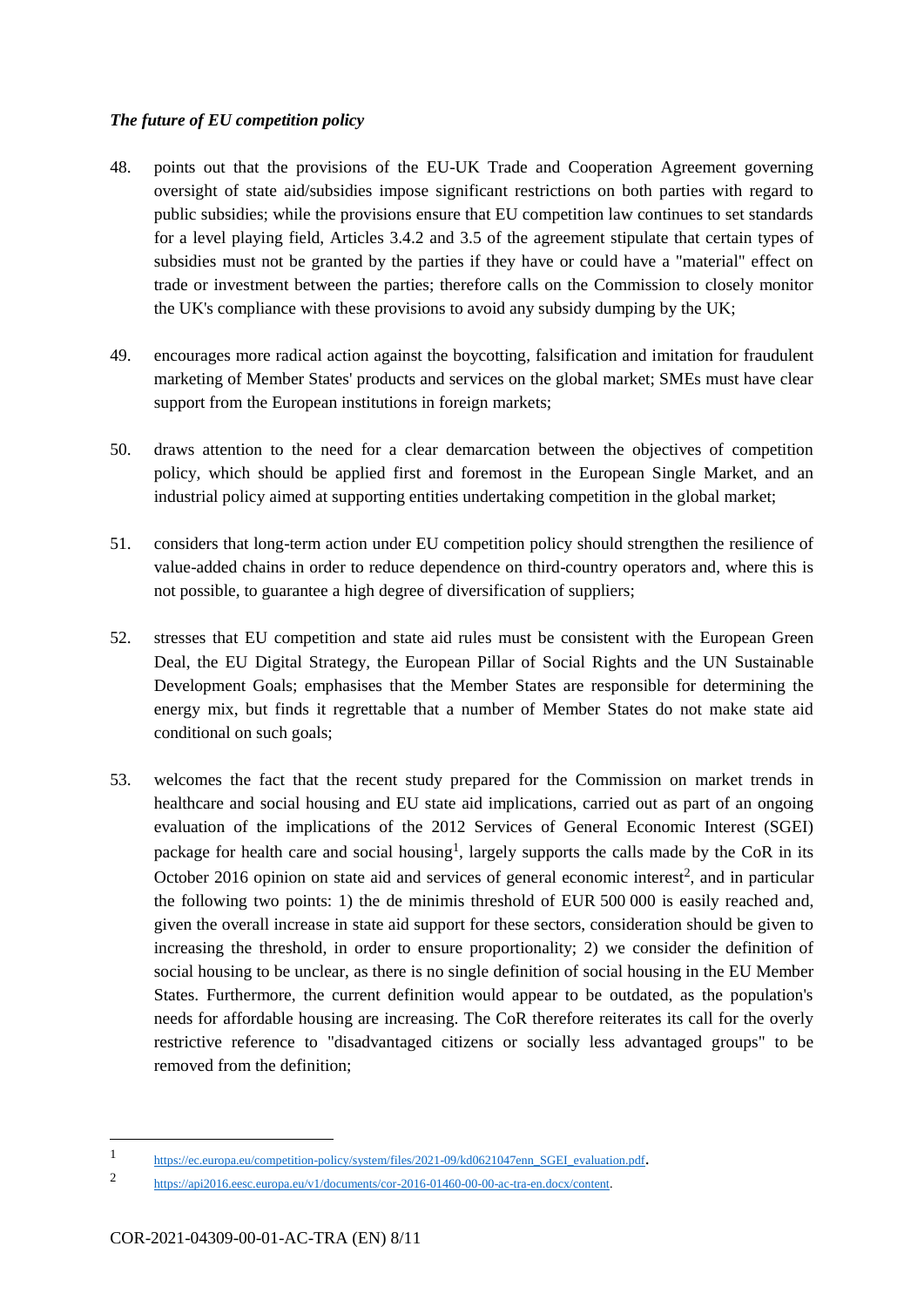- 54. calls on the EC to monitor and thoroughly investigate the impact of financial actors, especially digital platforms, on market competition and consumer decisions;
- 55. points out that the EU's state aid framework to support the gradual transformation of energyintensive primary industries dependent on foreign trade into low-carbon and carbon-neutral processes needs to be fundamentally revised. Support needs to be provided not just for investments but also for operating costs. European and national funding programmes must therefore have sufficient resources and be able to be combined. Project-based climate contracts that include a long-term government CO<sup>2</sup> price guarantee can also make significant contributions to industrial transformation;
- 56. draws attention to the need to create and apply effective tools to put pressure on internal and external actors that do not comply with competition rules;
- 57. considers that strict and impartial enforcement of EU competition rules by independent competition authorities is crucial for European businesses operating in the internal market and at international level, in particular for SMEs, and therefore encourages greater firmness when imposing sanctions on those who breach the expected order;
- 58. reiterates its call for greater ambition when implementing new solutions, particularly those that concern climate neutrality of the European economy, and for boldness when directly strengthening the uniformity of the Single Market;
- 59. encourages measures linking cohesion policy and competition policy, so that eventual support is associated with the harmonisation of rules and principles for operators in the Single Market; in this regard, welcomes the flexibility introduced in relation to the COVID-19 pandemic in terms of state aid for regional policy; draws attention to the CoR COTER Commission's survey among managing authorities of the Structural Funds on the implementation of accompanying measures for the CRII and CRII + programmes, which showed that the majority of Structural Funds managing authorities supported a temporary increase in the de minimis threshold for state aid;
- 60. while recognising that European businesses must be able to compete in global markets on an equal footing, calls on the EC to adapt EU competition policy and state aid in order to promote industrial development, particularly in areas with the highest level of technical and technological excellence, and to strongly support the expansion of European businesses outside the Single Market;
- 61. welcomes the European Commission's initiative to propose amendments to the General Block Exemption Regulation (GBER), in order to further facilitate public support for the EU's green and digital transition<sup>3</sup>; stresses that exempting certain categories of aid from the notification requirement makes it much easier for Member States to grant aid quickly if the conditions for limiting distortions of competition in the internal market are met;

<sup>1</sup> 3

European Commission consultation of 6 October 2021 with a view to adopting the revised GBER in the first half of 2022.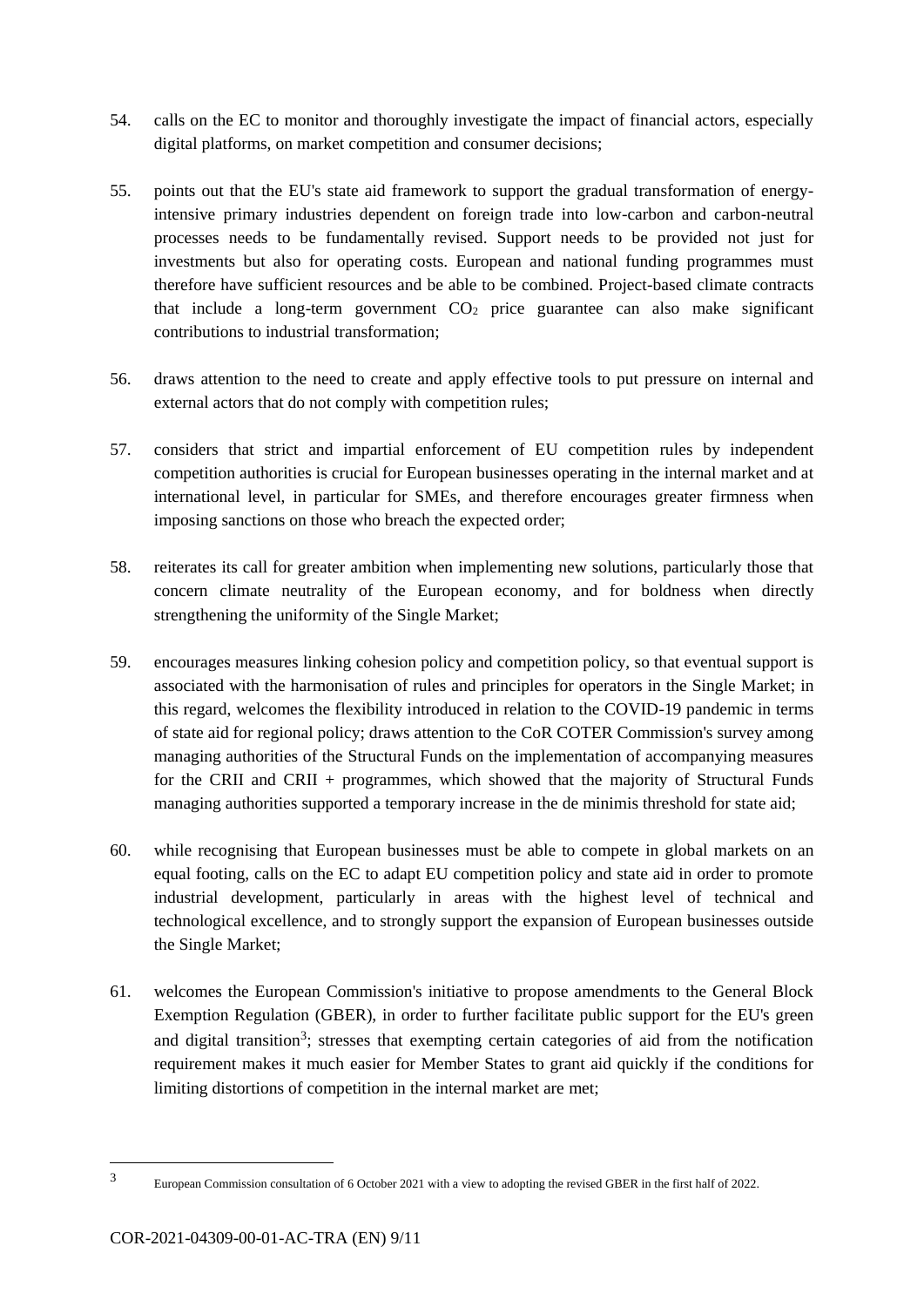- 62. underlines that it is important for the EU to remain an open economy and continue to promote free, fair, sustainable international trade that is of benefit to all trade partners; to this end, supports the European Commission's efforts to reform the WTO, the aim of which must be to revitalise and strengthen the WTO, inter alia by modernising the way it works and filling gaps in its regulatory framework so that it can respond adequately to current trade policy challenges;
- 63. reiterates its call on the European Commission to develop more flexible and more effective public aid rules to provide regional airports with financial assistance in line with ERDF and RRF provisions in peripheral, island or outermost or less developed regions where a more efficient and sustainable alternative does not exist<sup>4</sup>.

Brussels, 2 December 2021

The President of the European Committee of the Regions

Apostolos Tzitzikostas

The Secretary- General of the European Committee of the Regions

Petr Blížkovský

1

<sup>4</sup> COTER-VII-010, COR-2021-00471-00-00 Opinion of the European Committee of the Regions on The future of regional airports – Challenges and opportunities.